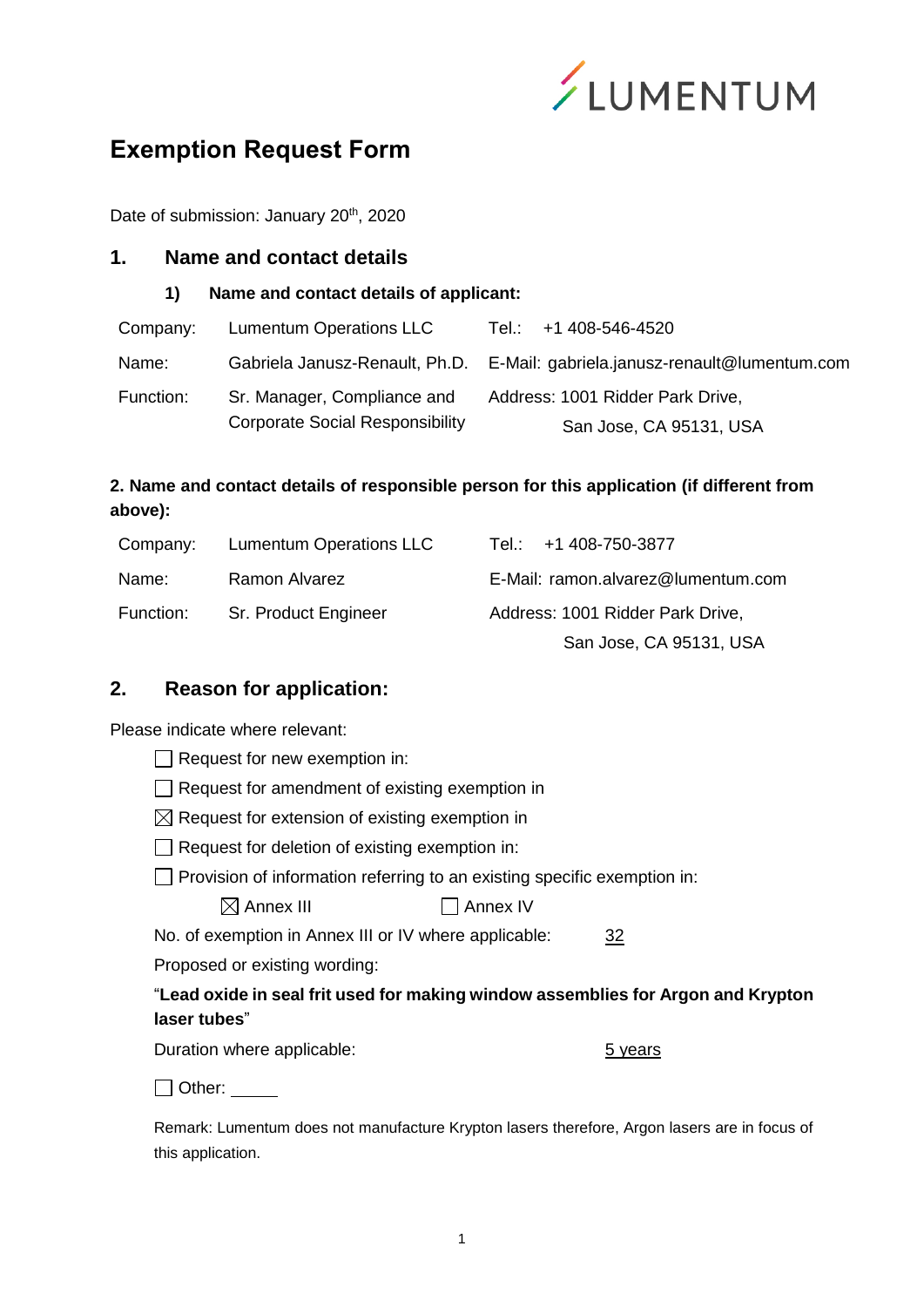

## **3. Summary of the exemption request**

LUMENTUM Argon laser products are used as coherent light sources in a broad range of critical applications, a majority of which are in research, bioinstrumentation and semiconductor manufacturing.

Leading manufacturers of flow cytometers, DNA sequencers, and hematology equipment incorporate LUMENTUM Argon lasers into their products for both new production and service of a large worldwide installed base. Instruments are used internationally by both government and private sector agencies for health care, drug discovery, and research applications.

In semiconductor manufacturing, LUMENTUM Argon lasers are used in inspection equipment, again for both new installations and service business.

LUMENTUM's customers have required RoHS compliance for Argon lasers since 2006, indicating possible use for other applications in scope of RoHS Directive.

The lead-oxide glass material is used in LUMENTUM's Argon laser products to provide a critical thermo-mechanically-stable and vacuum-tight seal between the optics and laser tube. The softening point of the lead-oxide based material occurs at a narrow temperature range around 420°C, and does not thermally damage the nearby fragile components being joined. Additionally the material has a coefficient of thermal expansion closely matched to the components for stress-free sealing.

The commercially available alternatives to the leaded glass sealing material (frits) are bismuth based. The bismuth based glasses have a significantly higher (540°C) melting temperatures than the lead based frits.

LUMENTUM has been searching for suitable bismuth based frit alternatives for many years and shared the test results in previous applications for RoHS exemption #32 extension. While the nominal melting temperature of bismuth based glass is 540°C, in trial builds the lead-free frit did not produce a consistent good flow of the frit material. The coverage of the frit material should be complete as in the photo on the left. As seen in the photo on the right, the lead-free material did not flow to provide a complete seal.



*processing*



*Figure 1: Lead based frit after processing Figure 2: Bismuth based frit after* 

The processing temperatures are restricted by the potential of damage to the components, primarily the optics. Because the optics utilize complex multilayer coatings (>30 layers) using higher temperatures or longer processing times is not advised by the supplier of the optics.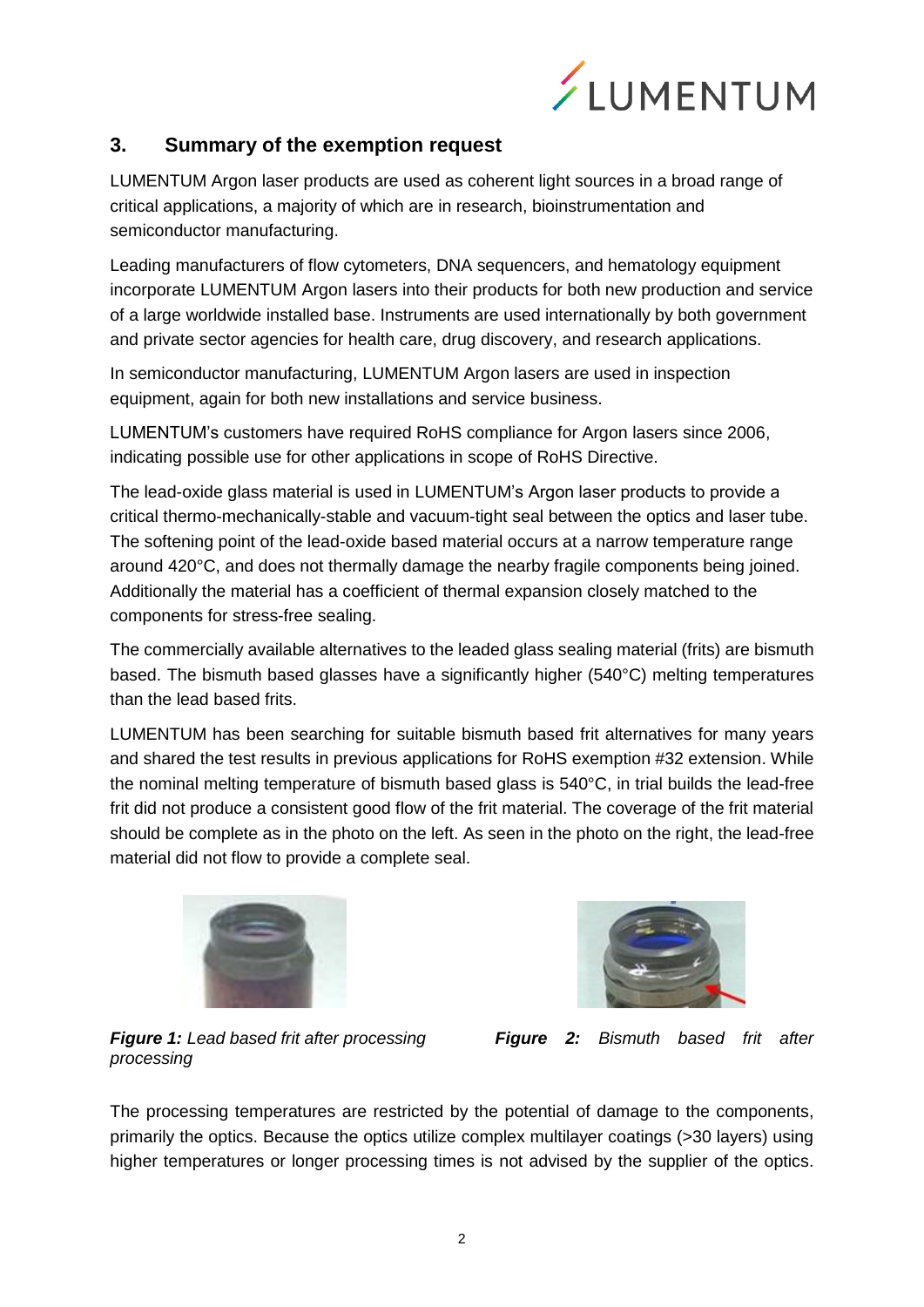

The coating fabrication process only allows for stabilization of the key optical properties to 500°C. Processing at temperatures above 500°C will cause failure of the coatings.

The bismuth oxide based material (frit) is not considered a viable alternative at this time. Our optics are not designed to be subjected to temperatures beyond 500°C.

# **4. Technical description of the exemption request / revocation request**

- **(A) Description of the concerned application:**
	- 1. To which EEE is the exemption request/information relevant?

Name of applications or products:

a. List of relevant categories: (mark more than one where applicable)

| $\Box$ 1      | $\Box$ 7      |
|---------------|---------------|
| $\Box$ 2      | $\boxtimes$ 8 |
| $\Box$ 3      | $\boxtimes$ 9 |
| $\Box$ 4      | $\Box$ 10     |
| $\Box$ 5      | $\Box$ 11     |
| $\boxtimes$ 6 |               |

- b. Please specify if application is in use in other categories to which the exemption request does not refer:
- c. Please specify for equipment of category 8 and 9:
	- The requested exemption will be applied in

 $\boxtimes$  monitoring and control instruments in industry

 $\Box$  in-vitro diagnostics

 $\boxtimes$  other medical devices or other monitoring and control instruments than those in industry

2. Which of the six substances is in use in the application/product?

(Indicate more than one where applicable)

| $\boxtimes$ Pb | $\Box$ Cd | $\Box$ Hg | $\Box$ Cr-VI | $\Box$ PBB | $\Box$ PBDE |
|----------------|-----------|-----------|--------------|------------|-------------|
|----------------|-----------|-----------|--------------|------------|-------------|

- 3. Function of the substance: Lowering of melting temperature in the solder glass
- 4. Content of substance in homogeneous material (%weight): >50%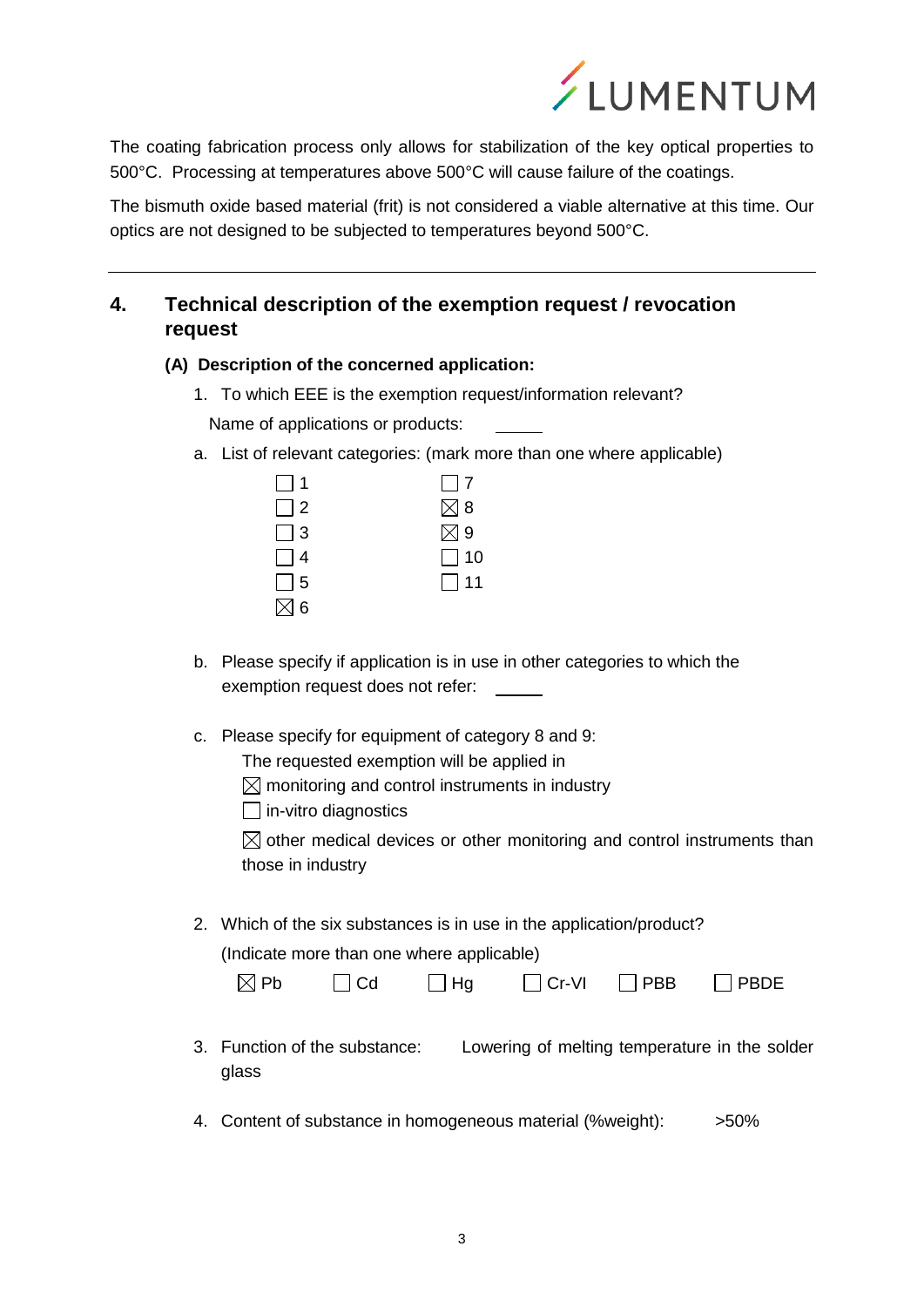

- 5. Amount of substance entering the EU market annually through application for which the exemption is requested: 17 g Please supply information and calculations to support stated figure. Average annual LUMENTUM usage of PbO in the sealing glass frits in Argon lasers is about 200 g. However, only fraction of that enters EU. Based on LUMENTUM's direct shipments only 17g of PbO enters EU market annually in Argon lasers. This amount has not changed since Lumentum's previous application for RoHS exemption #32 extension in 2015.
- 6. Name of material/component: Solder glass of an argon laser tube.
- 7. Environmental Assessment:  $LCA:$   $\Box$  Yes  $\boxtimes$  No

## **(B) In which material and/or component is the RoHS-regulated substance used, for which you request the exemption or its revocation? What is the function of this material or component?**

Lead oxide is in a solder glass frit which is used to provide a critical thermomechanically-stable and vacuum-tight seal between the optics and laser tube. Solder glass frits are made with special glass of a low softening point that is well below 500°C. Lumentum uses solder glass that has a melting point at 420°C. This glass frit joins glass of a mirror to the laser metal tube without thermally damaging complex coating layers of the mirror.

**(C) What are the particular characteristics and functions of the RoHS-regulated substance that require its use in this material or component?**

Lowering the glass softening point to 420°C and providing a coefficient of thermal expansion closely matched to the components for stress-free sealing.

# **5. Information on Possible preparation for reuse or recycling of waste from EEE and on provisions for appropriate treatment of waste**

**1) Please indicate if a closed loop system exist for EEE waste of application exists and provide information of its characteristics (method of collection to ensure closed loop, method of treatment, etc.)**

LUMENTUM manufactures Argon lasers that are incorporated further into electrical equipment used for research, bioinstrumentation and semiconductor manufacturing. LUMENTUM's customers in EU have a legal obligation under WEEE Directive to provide appropriate treatment to the EEE waste however,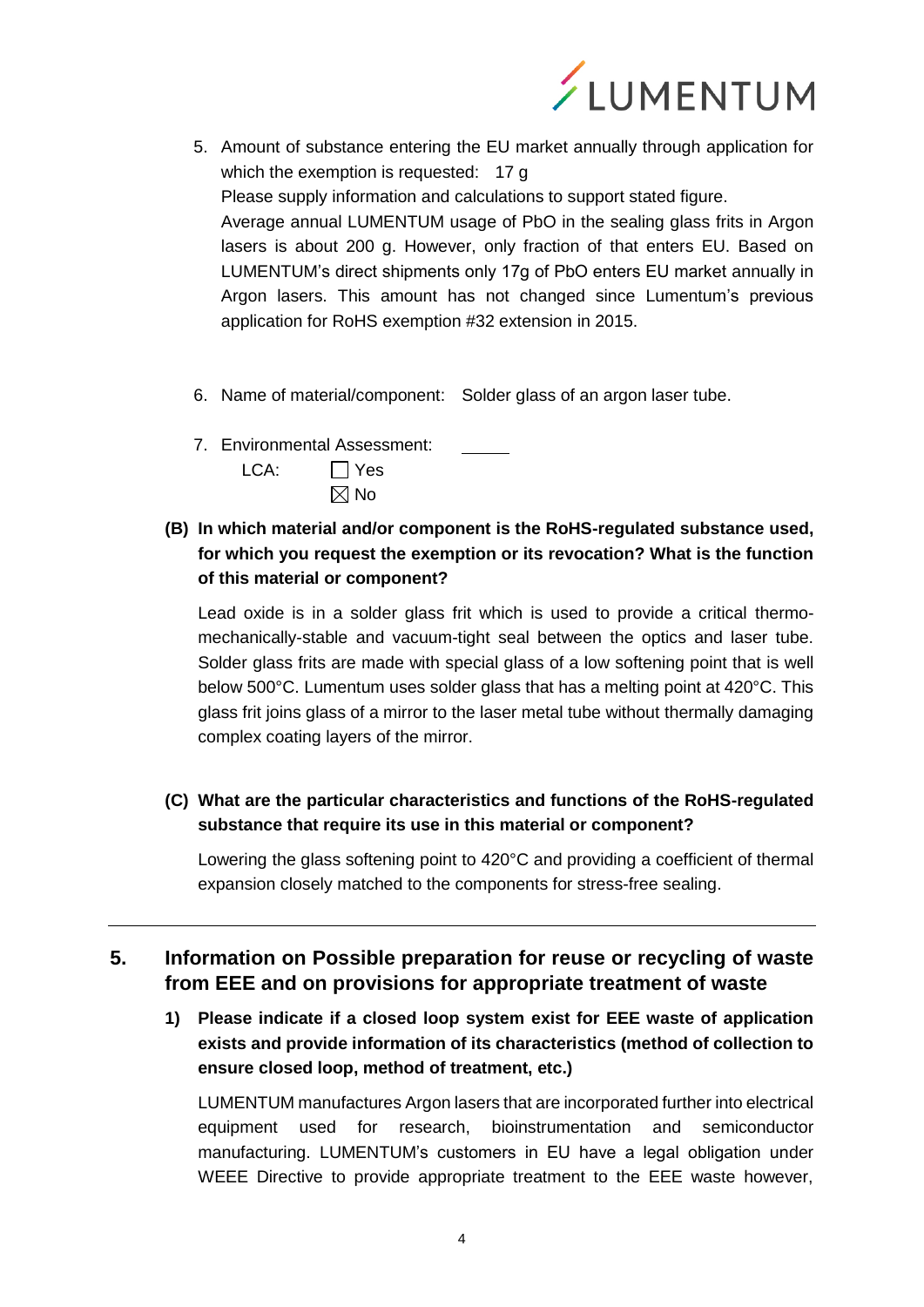

Lumentum as a component manufacturer does not have a visibility of these processes.

#### **2) Please indicate where relevant:**

- $\boxtimes$  Article is collected and sent without dismantling for recycling
- □ Article is collected and completely refurbished for reuse

 $\Box$  Article is collected and dismantled:

- $\Box$  The following parts are refurbished for use as spare parts:
- $\Box$  The following parts are subsequently recycled:

Article cannot be recycled and is therefore:

- $\Box$  Sent for energy return
- □ Landfilled
- **3) Please provide information concerning the amount (weight) of RoHS substance present in EEE waste accumulates per annum:**
- $\Box$  In articles which are refurbished
- $\boxtimes$  In articles which are recycled 17g
- $\Box$  In articles which are sent for energy return
- $\Box$  In articles which are landfilled

## **6. Analysis of possible alternative substances**

**(A) Please provide information if possible alternative applications or alternatives for use of RoHS substances in application exist. Please elaborate analysis on a life-cycle basis, including where available information about independent research, peer-review studies development activities undertaken**

No alternatives exist. See #3.

**(B) Please provide information and data to establish reliability of possible substitutes of application and of RoHS materials in application**

See #3.

## **7. Proposed actions to develop possible substitutes**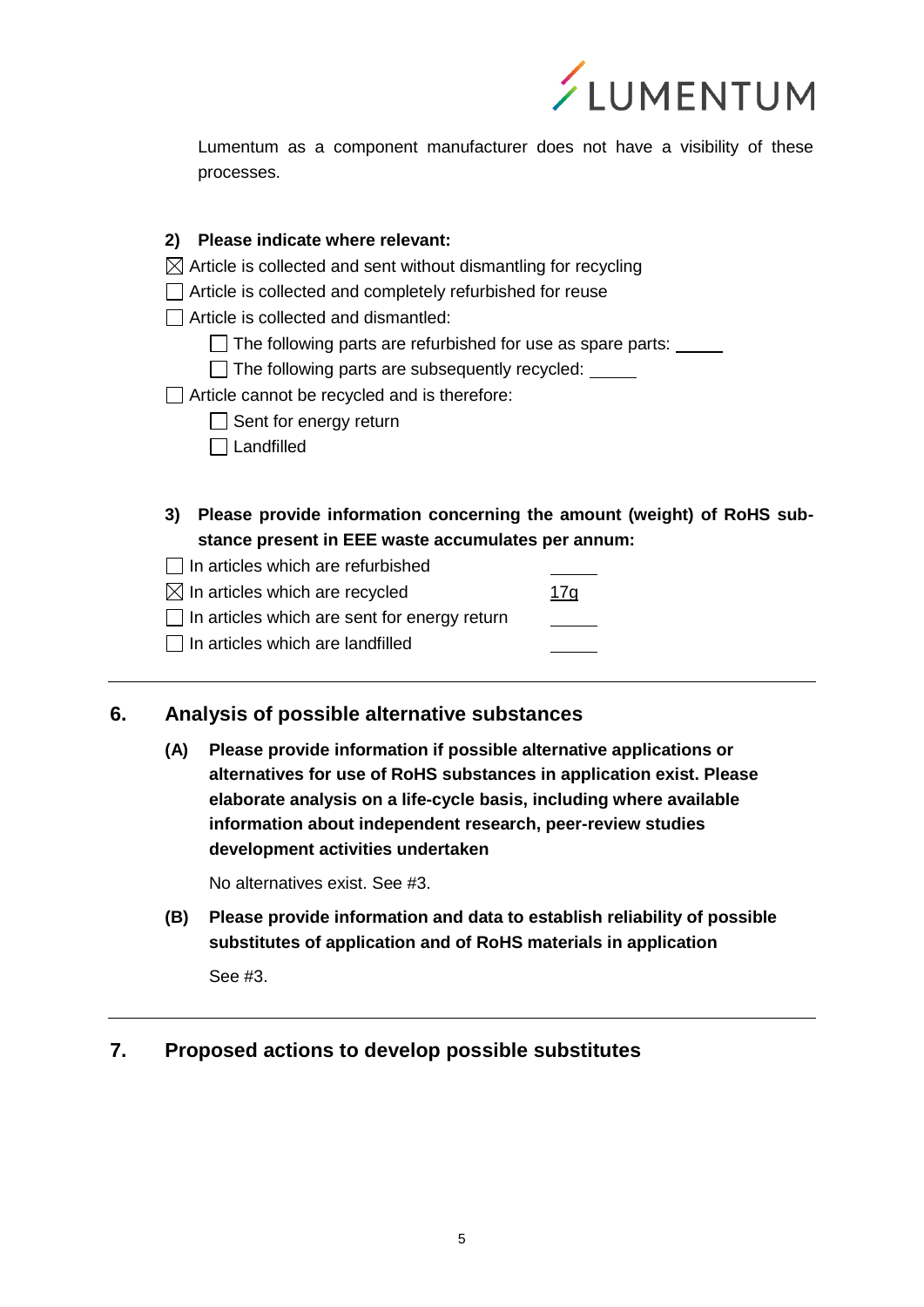

## **(A) Please provide information if actions have been taken to develop further possible alternatives for the application or alternatives for RoHS substances in the application.**

LUMENTUM has tested the initial suitability of multiple bismuth based alternatives. While the nominal melting temperatures are about 540°C, in trial builds the processing temperatures did not produce a good flow of the frit materials to seal the optics (see figure 2). In the last four years Lumentum continued test build trials with different lead-free glass frit materials but none of the lead-free alternatives produced satisfactory results.

This is because the processing temperatures of the sealing glass are restricted by the potential of damage to the components, primarily the optics. Because the optics utilize complex multilayer coatings (>30 layers) the use of higher temperatures or longer processing times is not advised by the optics supplier. The coating fabrication process only allows for stabilization of the key optical properties to 500°C and processing at temperatures above 500°C causes failure of the coatings. Therefore, the bismuth oxide glass is not considered a viable alternative to the lead based sealing glass. Multiple testing of the bismuth oxide materials even above the specified sealing times and temperatures did not provide the complete sealing needed.

In addition to the softening temperature below 500°C the seal frit is required to have the thermal expansion coefficient at 7.0 to 8.0  $10^{-6}$ /K to match to the components for stress-free sealing. LUMENTUM has not identified lead-free glass that meets these requirements. The table below summarizes the coefficients of thermal expansion and the sealing temperature of leaded and leadfree sealing glass and sealed components.

*Table 1: Comparison of the coefficients of thermal expansion and sealing temperature of leaded and lead-free sealing glass and sealed components in the argon lasers.*

| <b>Material</b>   | <b>Coefficient of</b>      | <b>Sealing Temperature [°C]</b> |
|-------------------|----------------------------|---------------------------------|
|                   | Thermal Expansion [10-6/K] |                                 |
| G017-340          | 7.0                        | 420                             |
| (leaded glass)    |                            |                                 |
| G018-250          | 7.0                        | 540                             |
| (lead-free glass) |                            |                                 |
| Optic             | 7.1                        | n/a                             |
| Holder            | 8.3                        | n/a                             |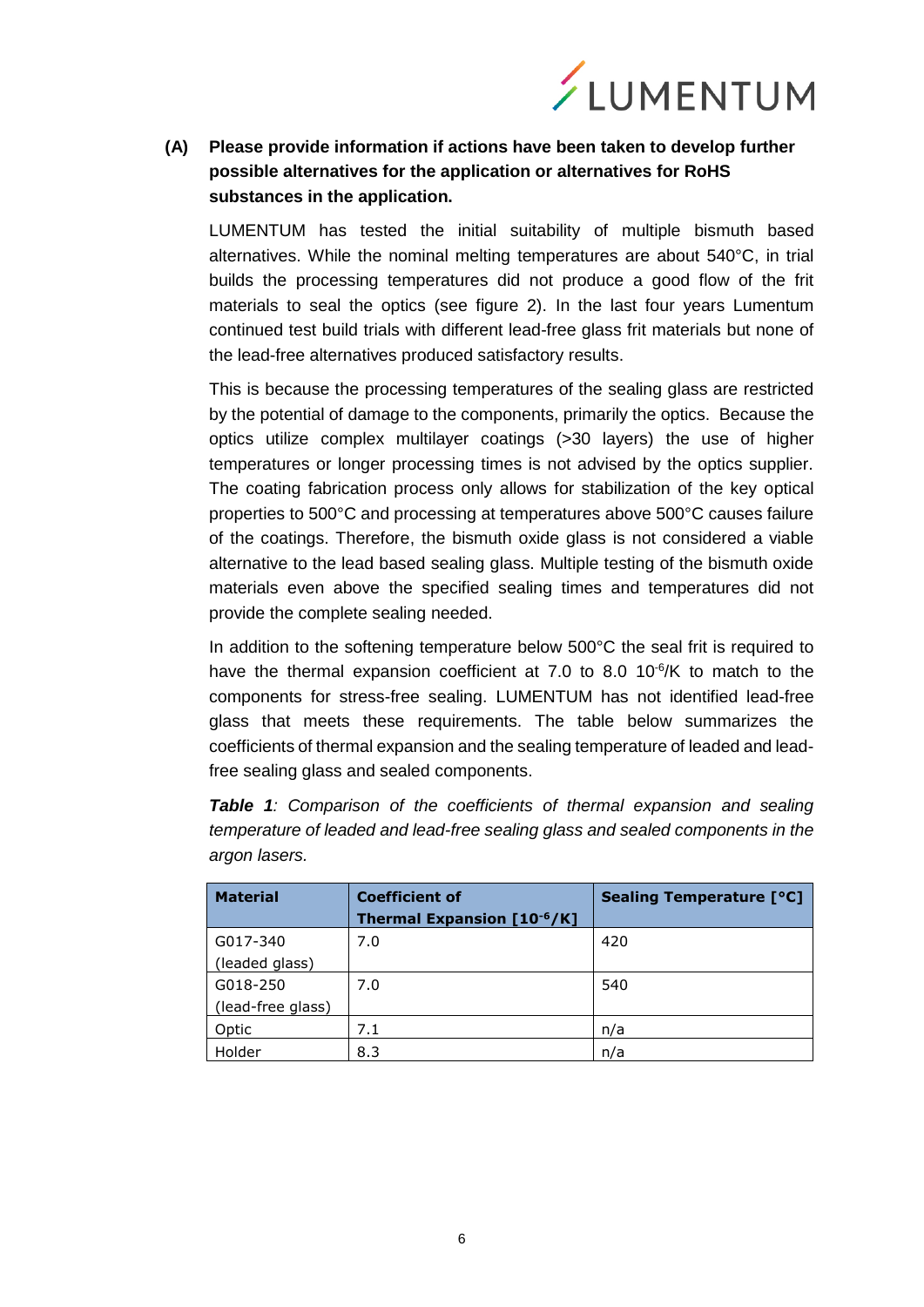

**(B) Please elaborate what stages are necessary for establishment of possible substitute and respective timeframe needed for completion of such stages.**

LUMENTUM has not identified lead-free glass frit material that would have a softening point below 500°C and a thermal expansion coefficient suitable for use in the Argon lasers. Lumentum has been searching for lead-free frit alternatives for over ten years, conducted trial tests on multiple bismuth based glasses but none of them provided successful results.

## **8. Justification according to Article 5(1)(a):**

#### **(A) Links to REACH: (substance + substitute)**

- 1) Do any of the following provisions apply to the application described under (A) and (C)?
	- Authorisation: No
		- $\Box$  SVHC
		- □ Candidate list
		- $\Box$  Proposal inclusion Annex XIV
		- Annex XIV

Restriction: No

Annex XVII

 $\Box$  Registry of intentions

 $\Box$  Registration: No. Registration is not applicable to articles. Also registration of glass is exempt (Annex V of REACH Regulation).

Lead based glass is manufactured from lead oxide and other compounds. These substances chemically react during the glass manufacturing process and form complex mixed oxide material that is not classified as SVHCs and not listed in REACH Annexes.

2) Provide REACH-relevant information received through the supply chain. Name of document:

#### **(B) Elimination/substitution:**

1. Can the substance named under 4.(A)1 be eliminated?

Yes. Consequences?

 $\boxtimes$  No. Justification: Lead-free alternatives with a matching thermal expansion coefficient have higher softening point. Due to higher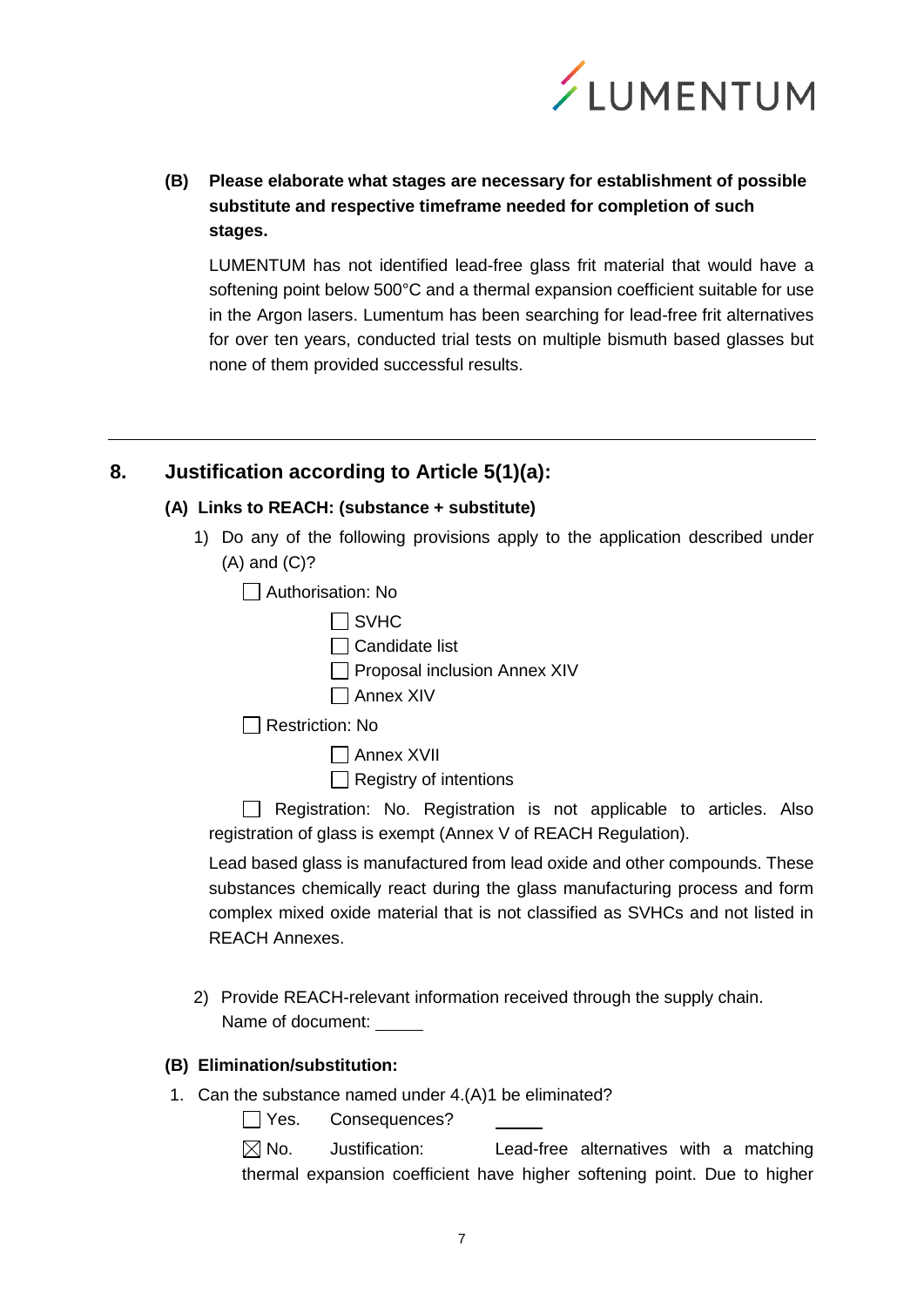

processing temperatures they are not suitable for sealing of optics in Argon lasers as it would damage the optics coating.

- 2. Can the substance named under 4.(A)1 be substituted?
	- $\Box$  Yes.
- $\Box$  Design changes:
- $\Box$  Other materials:
- $\Box$  Other substance:

 $\boxtimes$  No.

Justification: Bismuth based glasses are not suitable for the sealing of the optic components to the Argon laser tube due to softening point above 540°C. Temperature above 500°C damages complex coating of the laser mirrors.

Give details on the reliability of substitutes (technical data + information): See Annex for technical datasheets.

- 3. Describe environmental assessment of substance from 4.(A)1 and possible substitutes with regard to
	- 1) Environmental impacts: Negligible due to small amount of PbO used.
	- 2) Health impacts: No, due to small amount of PbO used.
	- 3) Consumer safety impacts: No
- $\Rightarrow$  Do impacts of substitution outweigh benefits thereof? Please provide third-party verified assessment on this:

#### **(C) Availability of substitutes:**

- a) Describe supply sources for substitutes: None
- b) Have you encountered problems with the availability? Describe: Not applicable
- c) Do you consider the price of the substitute to be a problem for the availability?

 $\Box$  Yes  $\boxtimes$  No

d) What conditions need to be fulfilled to ensure the availability? Not applicable